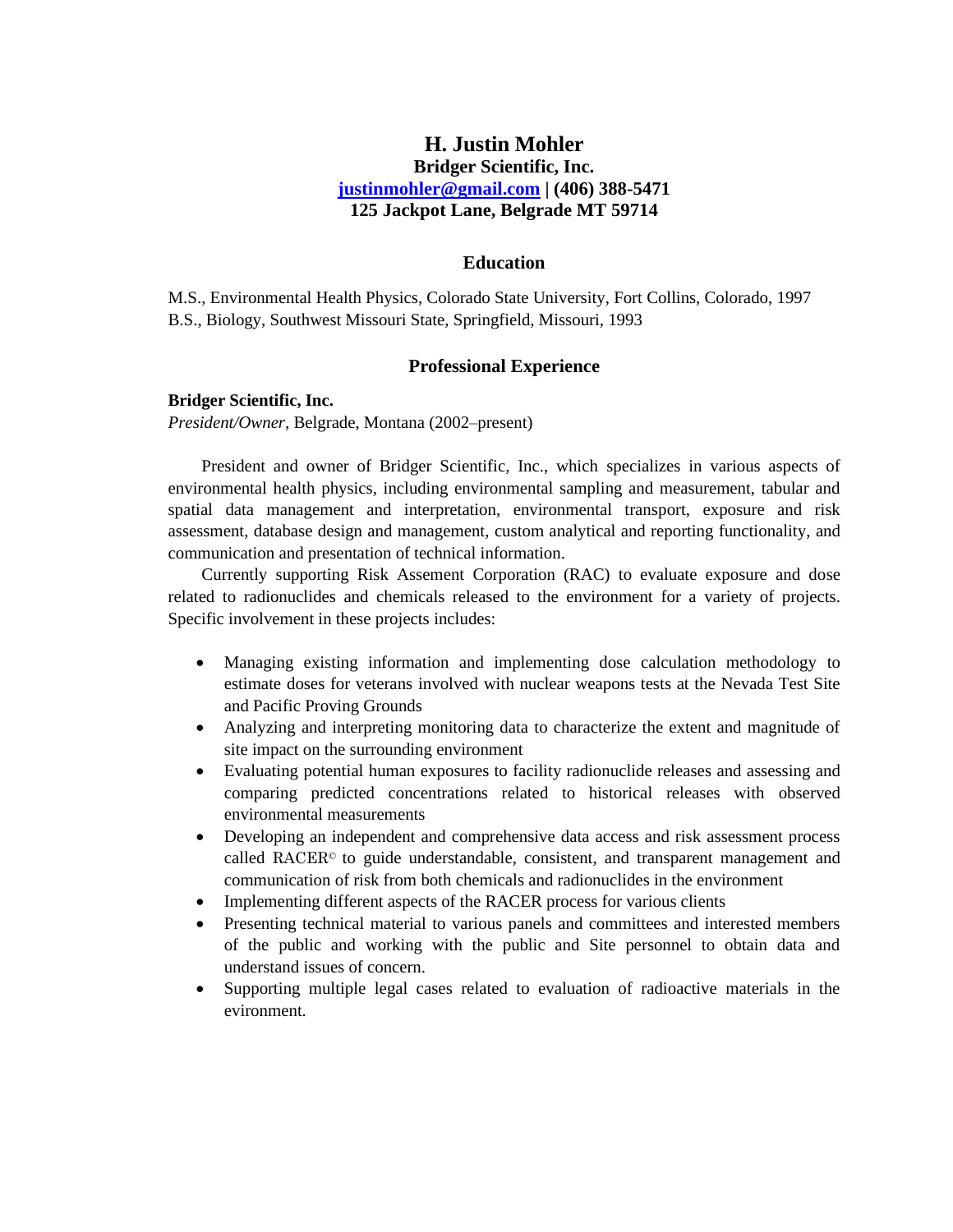Past projects with RAC have included studies for the Centers for Disease Control and Prevention and the Colorado Department of Public Health and Environment, which focused on reconstructing historical releases of radioactive and nonradioactive materials and estimating potential exposure and risk to surrounding populations.

For the Savannah River Site Dose Reconstruction Project, summarized environmental monitoring data and evaluated their usefullness for direct exposure assessment and source term model validation. For Task Order 5, reconstructed, screened, and prioritized historical radionuclide releases from the Idaho National Laboratory. For Task Order 6, managed and coordinated the review of historical documents to identify information useful for completing a future detailed dose reconstruction at the Idaho National Laboratory.

Participated in three technical audits focused on assessing the Los Alamos National Laboratory's compliance with the Clean Air Act. Evaluated the accuracy and completeness of radionuclide usage at Site facilities and reviewed various other compenents of the compliance program.

Assessed the appropriateness of soil action levels or cleanup criteria for the Rocky Flats Environmental Technology Site. Evaluated distributions and assessed uncertainty and sensitivity for the parameters used in a dose calculation model.

Evaluated exposure and risk through both the air and surface water pathways as a result of the Cerro Grande Fire at the Los Alamos National Laboratory. Managed the collection and compilation of all relevant environmental monitoring data, as well as data available for source term characterization of contaminated sites impacted by the fire. Documented observations and recommendations resulting from the process of completing this risk assessment.

Provided assistance to the San Ildefonso Pueblo in New Mexico with their Tribal Risk Assessment process and communicating human health impacts to the Pueblo community.

Worked with RAC to implement a data management and evaluation system called RACER for Waste Control Specialists, Exelon, and PSEG. Managed the collection and compilation of environmental and effluent measurement data. Created custom query and reporting capabilities to evaluate doses associated with both environmental concentrations and gaseous and liquid effluent releases. Developed custom calculation and reporting functionality related to dosimeter analysis, effluent summary reporting, and key performance indicators.

### **Independent Consultant**

Belgrade, Montana (1997-2001)

Worked with RAC on several projects related to exposures and potential risks from both historical and contemporary releases of radionuclides and chemicals to the environment.

#### **Colorado State University**

*Research Associate*, Fort Collins, Colorado (September 1996–January 1997)

Performed gamma spectra analyses of Rocky Flats Plant soil samples. Operated and calibrated HPGe and Ge(Li) detector and conducted spectral analysis and interpretation.

*Laboratory Technician* (September 1993–May 1994)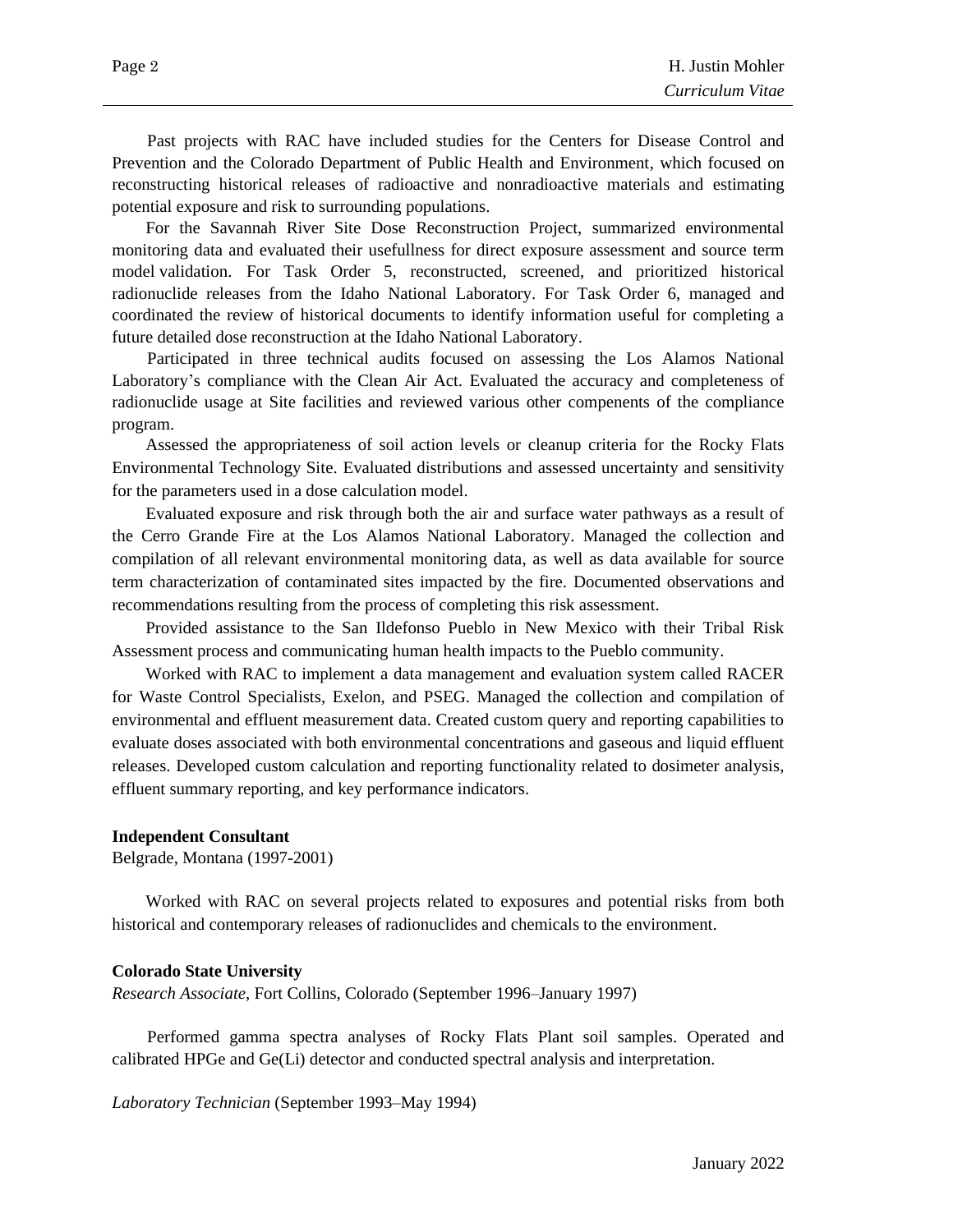Collected and prepared soil samples for actinide analysis.

# **Additional Experience**

### **Courses Taught**

Environmental Risk Assessment for the Nuclear Regulatory Commission, Bethesda Maryland, April 2015.

### **Courses Attended**

Microsoft Access advanced programming course for application developers (summer 1999)

Enhanced understanding of the data modeling requirements for developing a relational database. Focused on the programming necessary for custom database design as well as the fundamental structural elements of a relational database.

#### **Research**

U.S. Department of Energy's Par Pond Radioecology Laboratory Savannah River Site, Aiken, South Carolina (summer 1994)

Conducted M.S. thesis research, which focussed on evaluating temporal trends of <sup>137</sup>Cs in an aquatic system. Also involved the development of a multi-compartment model to predict the distribution of <sup>137</sup>Cs in various ecosystem compartments.

#### **U.S. Department of Energy Health Physics Fellow**

Idaho National Engineering Laboratory, Idaho Falls, Idaho (summer 1996)

Analyzed the effects of building downwash for facility regulatory compliance using current air dispersion codes (ISC3) and software (Surfer® and GIS ARC/INFO®).

# **Honors**

U.S. Department of Energy Applied Health Physics Fellowship, 1994–1996 Burton J. Moyer Memorial Fellowship, 1994–1995 Colorado Graduate Fellowship, 1994–1995 Soutwest Missouri State University Scholar (undergraduate academic scholarship) Graduated Magna Cum Laude in the Honors College Member of Phi Eta Sigma (honor society)

### **Peer-Reviewed Publications**

### **In preparation**

Caffrey, E.A., Rood, A.S., Grogan, H.A., **Mohler, H.J.**, Meyer, K.R., and Till, J.E. In preparation. Atmospheric Releases of Radionuclides from Residue Piles Derived from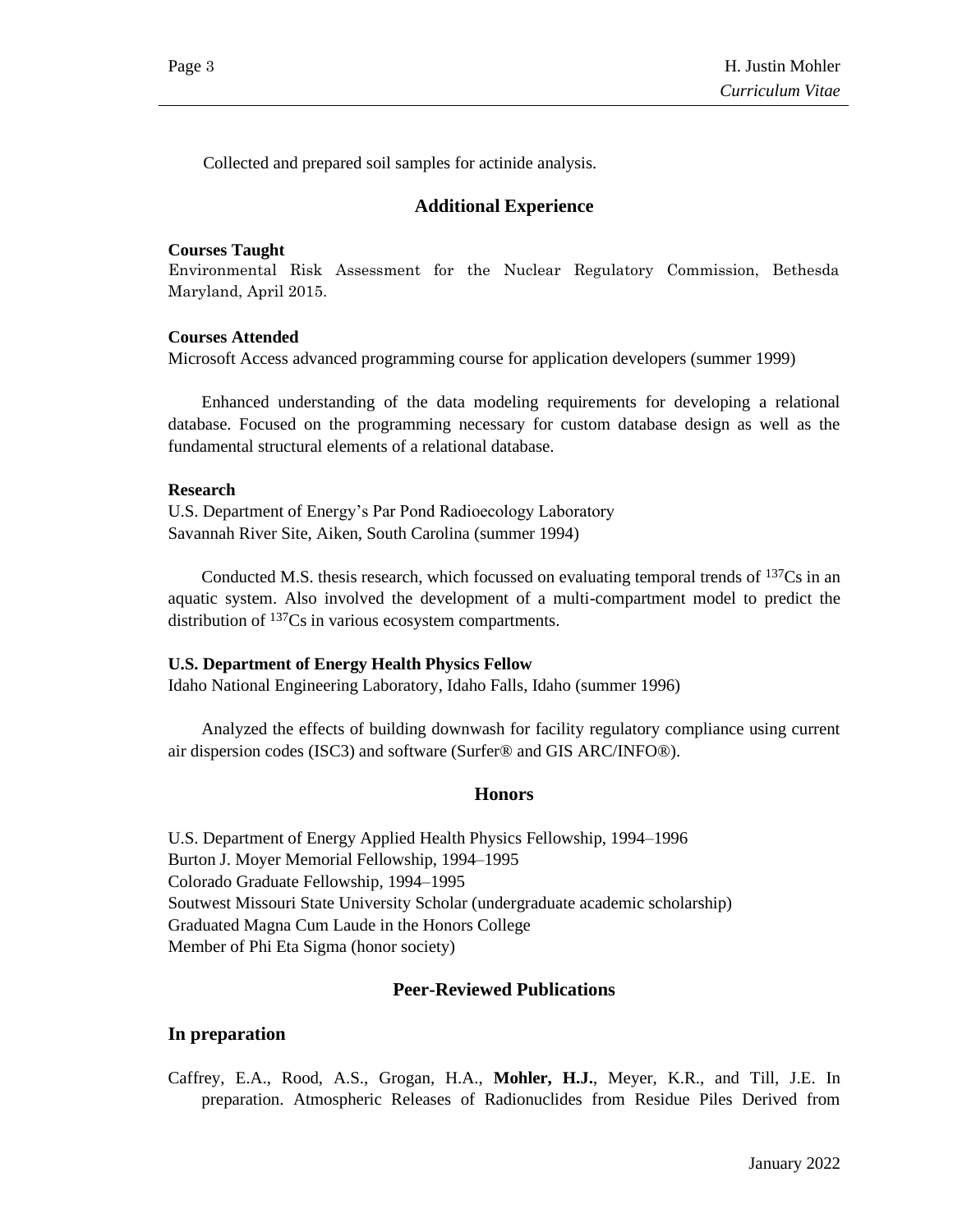Uranium Refining at the Mallinckrodt Chemical Works in St Louis, Missouri. In preparation.

# **Published**

- J. E. Till, H.L. Beck, J.W. Aanenson , H.A. Grogan, **H.J. Mohler**, S.S. Mohler, P.G. Voillequé. 2022. "Dosimetry associated with veterans who participated in nuclear weapons testing." *Int. J. of Radiation Biology*, special issue. (in press).
- J.E. Till, H.L. Beck, J.D. Boice Jr, **H.J. Mohler**, M.T. Mumma, J.W. Aanenson, H.A. Grogan. 2022. "Asbestos exposure and mesothelioma mortality among atomic veterans." 2022. ." *Int. J. of Radiation Biology*, special issue. (in press).
- **Mohler, H.J.**, A.S. Rood, H.A. Grogan, E.A. Caffrey, and J.E. Till. 2020. "Analysis of Environmental Data to Support Quantification of Historical Releases from a Former Uranium Processing Facility in Apollo, Pennsylvania." *Health Physics,* 120 (5), 495-509.
- Caffrey, E.A., P.G. Voillequé, A.S. Rood, H.A. Grogan, **H.J. Mohler**, K.R. Meyer, and J.E. Till. 2020. "Reconstruction of Enriched Uranium Released to Air from the Former Apollo Facility, Apollo, Pennsylvania, USA. *Health Physics,* 120 (4), 417-426.
- Rood, A.S., H.A. Grogan, **H.J. Mohler,** K.R. Meyer, P.G. Voileque, and J.E. Till. 2020. "Reconstruction of Atmospheric Concentrations of Enriched Uranium from the Former Apollo Facility, Apollo Pennsylvania", USA. *Journal of Environmental Radioactivity,* 211: 1-24*.*
- Rood, A.S., H.A. Grogan, **H.J. Mohler,** J.R. Rocco, E.A. Caffrey, C. Mangini, J. Cartwright, T. Mathews, C. Shaw, M.E. Packard, and J.E. Till. 2019. "Use of Routine Environmental Monitoring Data to Establish A Dose-Based Compliance System for a Low-Level Radioactive Waste Disposal Site." *Health Physics*, Jan;118(1):1-17. DOI: 10.1097/HP.0000000000001116.
- J.E. Till, H.L. Beck, J.D. Boice, Jr., **H.J. Mohler**, M.T. Mumma, J.W. Aanenson, and H.A. Grogan. 2019. "Asbestos Exposure and Mesothelioma Mortality among Atomic Veterans." *Int. J. of Radiation Biology*. 93(10) 1128-1144. January 8, 2019. [https://doi.org/10.1080/09553002.2018.1551641.](https://doi.org/10.1080/09553002.2018.1551641)
- J.E. Till, H.L. Beck, J.W. Aanenson, H.A. Grogan, **H.J. Mohler**, S.S. Mohler, and P.G. Voillequé. 2018. "Dosimetry Associated with Veterans Who Participated in Nuclear Weapons Testing.". *Internation Journal of Radiation Biology*, DOI, 10.1080/09553002.2018.1551639
- J.E. Till, H.L. Beck, J.W. Aanenson, H.A. Grogan, **H.J. Mohler**, S.S. Mohler, and P.G. Voillequé. 2014. "Military Participants at U.S. Atmospheric Nuclear Weapons Testing— Methodology for Estimating Dose and Uncertainty. *Radiation Research*, 181, 471-484.
- Till, J.E., H.A. Grogan, **H.J. Mohler**, J.R. Rocco, and S.S. Mohler. 2012. "RACER: An Integrated Approach to Data Management, Risk Assessment, and Decision Making." *Health Physics,* 102 (4). April.
- **Mohler, H.J.**, H.A. Grogan, J.R. Rocco, R.F. Kiefer, and J.E. Till. 2012. "RACER: Dynamic Use of Environmental Measurement Data for Decision Making and Communication." *Operational Radiation Safety* 102, Suppl 1. February.
- **Mohler, H.J.**, K.R. Meyer, H.A. Grogan, J.W. Aanenson, and J.E. Till. 2004. "Application of NCRP Air Screening Factors for Evaluating both Routine and Episodic Radionuclide Releases to the Atmosphere." *Health Physics* 86 (2): 135–144.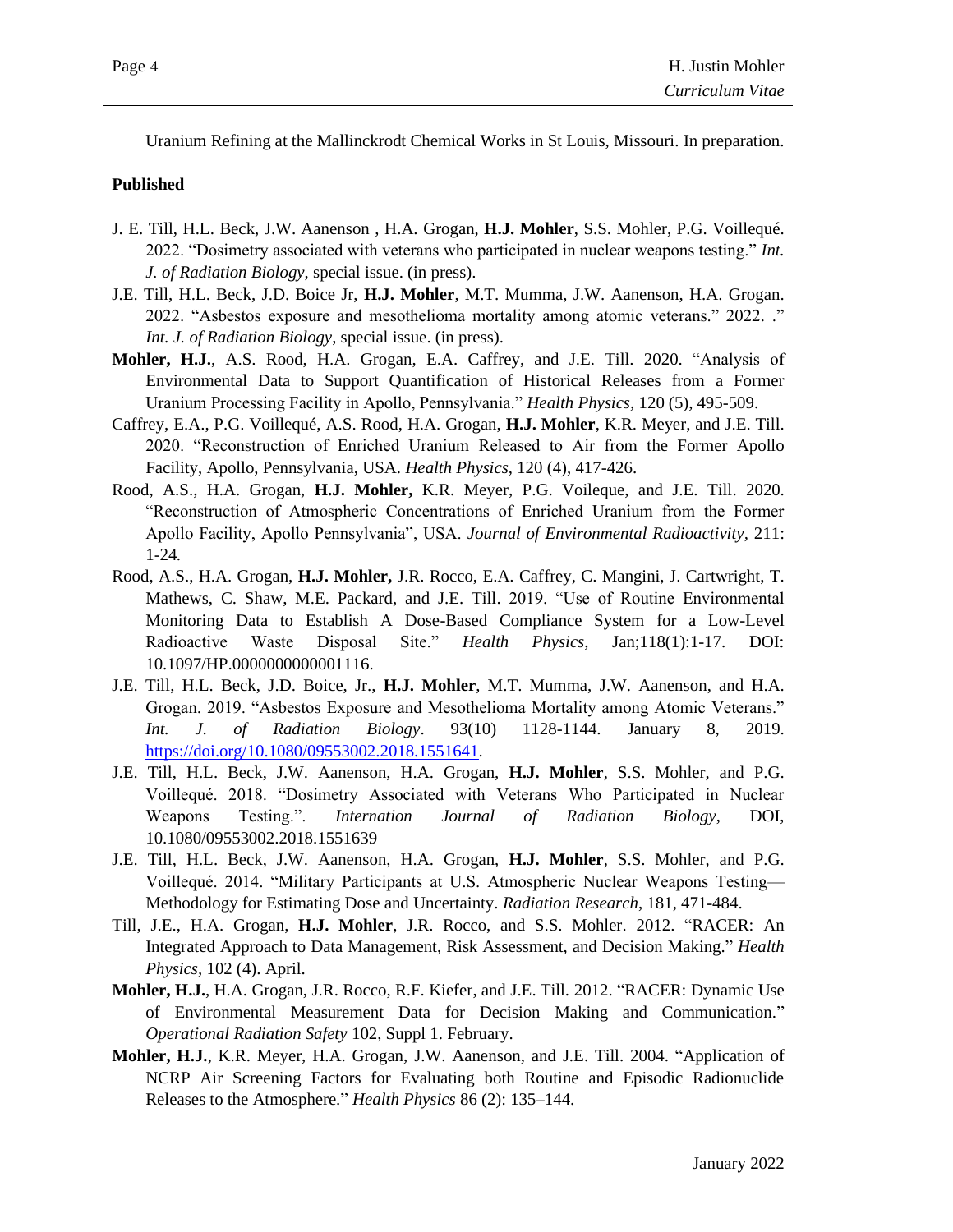- Till, J.E., A.S. Rood, P.G. Voillequé, P.D. McGavran, K.R. Meyer, H.A. Grogan, W.K. Sinclari, J.W. Aanenson, H.R. Meyer, **H.J. Mohler**, S.K. Rope, and M.J. Case. 2002. "Risks to the Public from Historical Releases of Radionuclides and Chemicals at the Rocky Flats Environmental Technology Site.ˮ *Journal of Exposure Analysis and Environmental Epidemiology* 12: 355–372.
- **Mohler, H.J.**, F.W. Whicker, and T.G. Hinton. 1997. "Temporal Trends of <sup>137</sup>Cs in an Abandoned Reactor Cooling Reservoir." *Journal of Environmental Radioactivity* 37 (3): 251–268.

# **Technical Reports**

- Risk Assessment Corporation (RAC). 2009. Contributing Authors: J.W. Aanenson, H.A. Grogan, B. Jacobs, G.G. Killough, K.R. Meyer, **H.J. Mohler**, S. Mohler, J.R. Rocco, A.S. Rood, P. Shanahan, E.A. Stetar, L. Hay Wilson, J.E. Till. *Risk Analysis, Communication, Evaluation, and Reduction at LANL. Ranking Tool Methodology*. RAC Report No. 35-RACER LANL-2008-FINAL. Risk Assessment Corporation. Neeses, South Carolina. April.
- Hay Wilson, L., J.R. Rocco, S.S. Mohler, and **H.J. Mohler**. 2005. *Decision Support Tool Methodolog*y. *RAC* Report No. 18-RACER LANL-2005-DRAFT. *Risk Assessment Corporation*, Neeses, South Carolina. November.
- Aanenson, J.W., J. Goldberg, H.A. Grogan, L. Hay Wilson, G.G. Killough, K.R. Meyer, **H.J. Mohler**, S. Mohler, J.R. Rocco, A.S. Rood, P. Shanahan, W.K. Sinclair, C. Slack, E.A. Stetar, P.G. Voillequé, J. Wilson, and J.E. Till. 2004. *Risk Analysis, Communication, Evaluation, and Reduction at LANL. Contemporary Risk Assessment: Demonstration of an Integrated Methodology*. RAC Report No. 11-RACER LANL-2004-DRAFT. July.
- K.R. Meyer, **H.J. Mohler**, J.W. Aanenson, and J.E. Till. 2002. *Identification and Prioritization of Radionuclide Releases from the Idaho National Engineering and Environmental Laboratory*. Task Order 5-Center for Disease Control and Prevention. RAC Report No. 3- CDC Task Order 5-2000-FINAL. Risk Assessment Corporation, Neeses, South Carolina. October 8.
- Aanenson, J.W, H.A. Grogan, S.J. Maheras, **H.J. Mohler**, A.S. Rood, P.G. Voillequé, J.E. Till. 2002. *Independent Technical Audit of Los Alamos National Laboratory for Compliance with the Clean Air Act, 40 CFR 61, Subpart H in 2001*. RAC Report No. 6-DOJ-LANL Audit-2002-FINAL. Risk Assessment Corporation, Neeses, South Carolina. October.
- Rood, A.S., J.W. Aanenson, S.S. Mohler, P.D. McGavran, **H.J. Mohler**, H.A. Grogan, and J.E. Till. 2002. *Analysis of Exposure and Risks to the Public from Radionuclides and Chemicals Released by the Cerro Grande Fire at Los Alamos. Task 1.7: Final Report on Estimated Risks from Releases to Air*. RAC Report No. 3-NMED-2002-FINAL(Rev.1). June 12.
- Rocco, J.R., K.R. Meyer, **H.J. Mohler**, J.W. Aanenson, L. Hay Wilson, A.S. Rood, P.D. McGavran, and J.E. Till. 2002. *Analysis of Exposure and Risks to the Public from Radionuclides and Chemicals Released by the Cerro Grande Fire at Los Alamos. Task 2.7: Estimated Risks from Releases to Surface Water*. Final Report, *RAC* Report No.4-NMED-2002-FINAL(Rev.1). *Risk Assessment Corporation*, Neeses, South Carolina. June 12.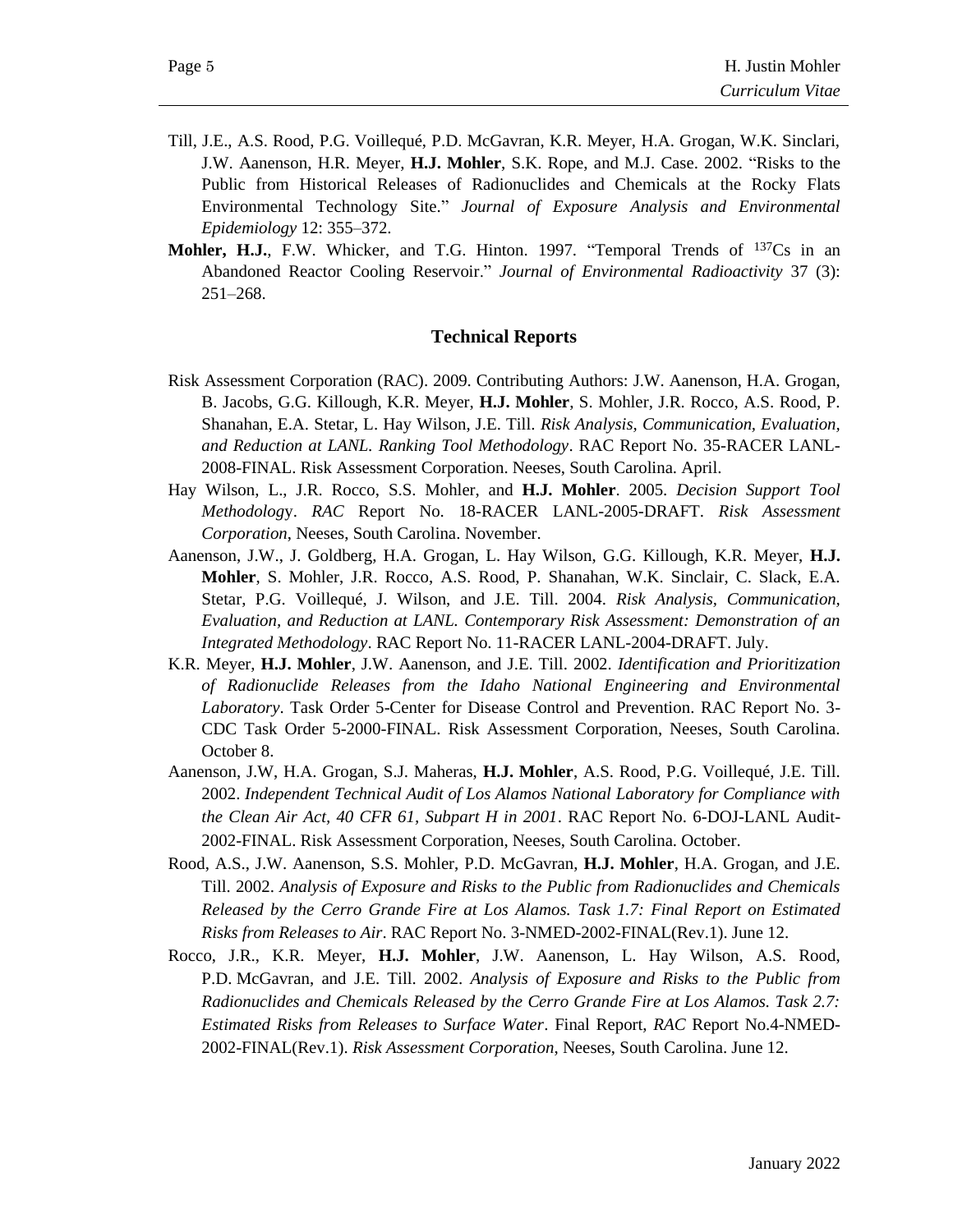- **Mohler, H.J.**, K.R. Meyer, J.W. Aanenson, H.A. Grogan, and J.E. Till. 2002. *Analysis of Exposure and Risks to the Public from Radionuclides and Chemicals Released by the Cerro Grande Fire at Los Alamos. Task 3: Calculating and Communicating Risks: Observations and Recommendations*. *RAC* Report No.15-NMED-2001-FINAL(Rev.1). *Risk Assessment Corporation*, Neeses, South Carolina. June 12.
- Aanenson, J.W., Boelter, P.J., M.J. Case, M. Dreicer, H.A. Grogan, M.O. Langan, P.D. McGavran, K.R. Meyer, R. Meyer, **H.J. Mohler**, A.S. Rood, R.C. Rope, S.K. Rope, L.A. Stetar, J.E. Till, P.G. Voillequé, T.F. Winsor, W. Yang. 2001. *Evaluation of Materials Released from the Savannah River Site. Savannah River Site Environmental Dose Reconstruction Project.* Phase II: Source Term Calculation and Ingestion Pathway Data Retrieval. RAC Report No.1-CDC-SRS-1999-Final. *Risk Assessment Corporation*, Neeses, South Carolina*.* April 30.
- Aanenson, J.W., **H.J. Mohler**, P.G. Voillequé, S.J. Maheras, A.S. Rood, H.A. Grogan, and J.E. Till. 2000. *Independent Technical Audit of Los Alamos National Laboratory for Compliance with the Clean Air Act, 40 CFR 61, Subpart H in 1999*. *RAC* Report No. 4- DOJ-LANL Audit-2000-Final. *Risk Assessment Corporation,* Neeses, South Carolina. November.
- Weber J.M., S.J. Maheras, **H.J. Mohler**, P.G. Voillequé, and J.E. Till. 1999. *Independent Audit of Los Alamos National Laboratory for Compliance with the Clean Air Act, 40 CFR 61, Subpart H. RAC* Report No. 3-DOJ-LANL Audit-1998-Final. *Risk Assessment Corporation,*  Neeses, South Carolina. November.
- Grogan, H.A., P.D. McGavran, H.R. Meyer, K.R. Meyer, **H.J. Mohler**, A.S. Rood, W.K. Sinclair, P.G. Voillequé and J.M. Weber. 1999. *Technical Summary Report for the Historical Public Exposures Studies for Rocky Flats Phase II.* RAC Report No. 14-CDPHE-RFP-1999-FINAL. *Radiological Assessments Corporation*. Neeses, South Carolina. September.
- Whicker, F.W., T.E. Hakonson, and **J. Mohler**. 1997. *Environmental Plutonium at Hanford: A Review of Literature and Monitoring Data*. Prepared for Kirkland and Ellis, Chicago, Illinois. May.

# **Other Papers**

- Rood, AS, B. Jacobs, P. Shanahan, **H.J. Mohler**, J.W. Aanenson, J.R. Rocco, L. Hay Wilson, H.A. Grogan, and J.E. Till. 2009. "Overview of Environmental Transport Models Contained in the Risk Analysis, Communication, Evaluation, and Reduction (RACER) Software Tools at Los Alamos National Laboratory." Paper number 9070. Waste Management for the Nuclear Renaissance, WM09 Conference, Phoenix, Arizona, March 1–5.
- H.A. Grogan, J.W. Aanenson, P.D. McGavran, K.R. Meyer, S.S. Mohler, **H. J. Mohler**, J.R. Rocco, A.S. Rood, J.E. Till and L.H. Wilson. 2006. "Applied Modeling of the Cerro Grande Fire at Los Alamos: An Independent Analysis of Exposure, Health Risk, and Communication with the Public." In *Applied Modeling and Computations in Nuclear Science*. ACS Symposium Series 945. Edited by T.M. Semkow, S. Pommé, S.M. Jerome, and D.J. Strome. American Chemical Society, Washington, D.C.
- **Mohler, H. Justin**, Jill Weber Aanenson, Helen Grogan, and John Till. 2005. "Creating Spatially-Linked Data and Risk Evaluation Tools to Support Community Participation and